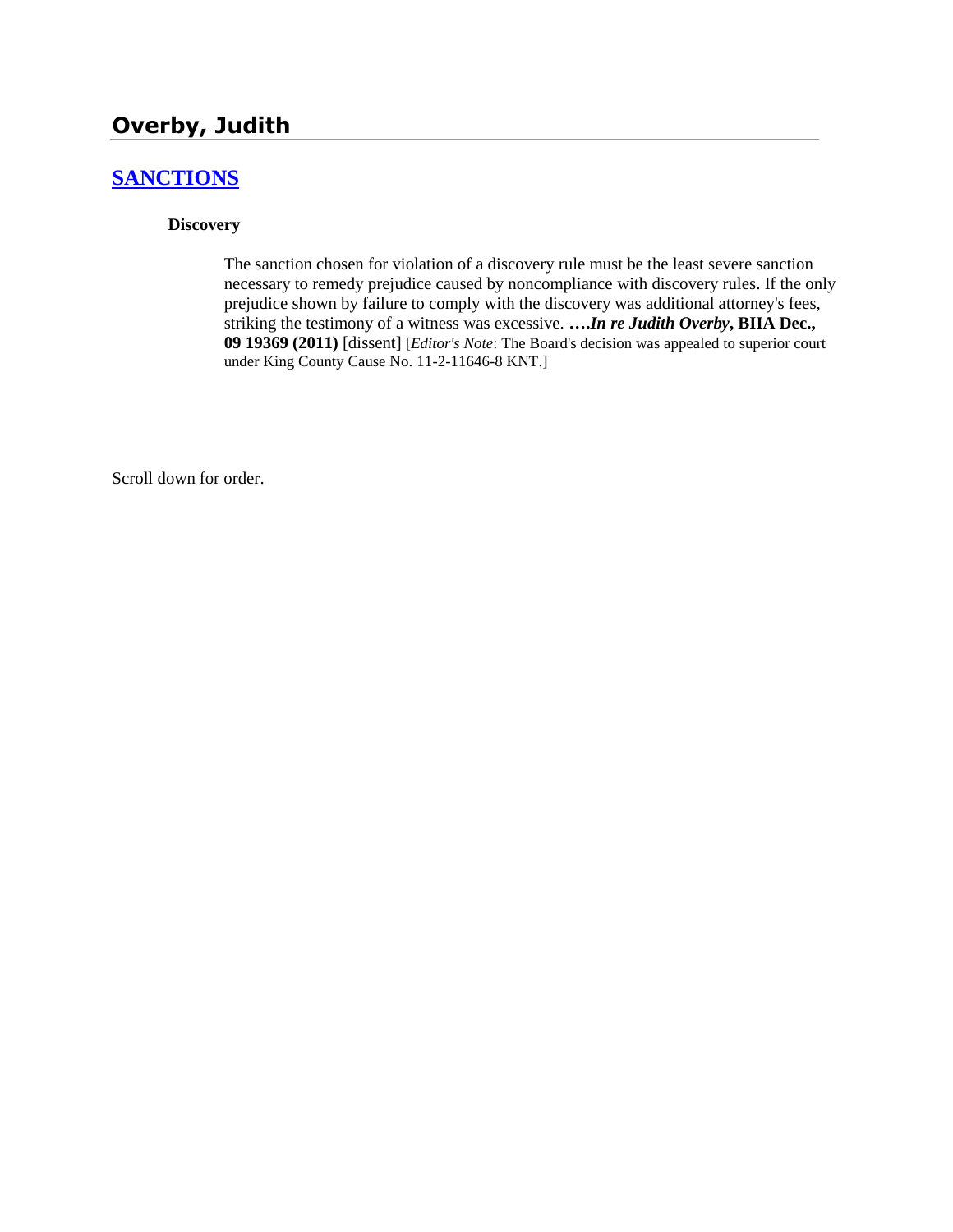## **BEFORE THE BOARD OF INDUSTRIAL INSURANCE APPEALS STATE OF WASHINGTON**

**)**

**IN RE: JUDITH M. OVERBY ) DOCKET NO. 09 19369**

**CLAIM NO. W-859080 ) DECISION AND ORDER**

APPEARANCES:

1

2

3

4

5

6

7

8 9

10

18

Claimant, Judith M. Overby, by Casey & Casey, P.S., per Gerald L. Casey

| Self-Insured Employer, Kroger Co., by |
|---------------------------------------|
| Eims & Flynn, P.S., per               |
| Deborah K. Flynn                      |

11 12 13 14 15 16 17 The claimant, Judith M. Overby, filed an appeal with the Board of Industrial Insurance Appeals on September 4, 2009, from an order of the Department of Labor and Industries dated August 28, 2009. In this order, the Department affirmed the February 23, 2009 order in which it closed the claim with time loss compensation benefits as paid through October 11, 2008, and directed the self-insured employer to pay a permanent partial disability award of 5 percent of the amputation value of the right arm and 5 percent of the amputation value of the left arm, at or above the deltoid insertion or by disarticulation at the shoulder. The Department order is **AFFIRMED**.

## **DECISION**

19 20 21 22 23 24 25 26 As provided by RCW 51.52.104 and RCW 51.52.106, this matter is before the Board for review and decision. The self-insured employer filed a timely Petition for Review of a Proposed Decision and Order issued on September 28, 2010, in which the industrial appeals judge reversed and remanded the Department order dated August 28, 2009. We have granted review in order to rule on objections and motions in the deposition of Dr. Haq, discuss costs assessed against the claimant's attorney and other directions of the May 14, 2010 Interlocutory Order, republish the assessment of costs, and explain the bases of our determination to affirm the Department's August 2, 2009 order.

# **PRELIMINARY CONSIDERATIONS**

28 29 30 31 The Board has reviewed the evidentiary rulings in the record of proceedings. In the deposition of Abid Haq, M.D., all objections are overruled and motions denied except: the motion at page 19 is granted and the reference to social security benefits in the preceding answer is stricken; the objections at page 26, lines 21 and 25 are sustained. We find that no prejudicial error was

32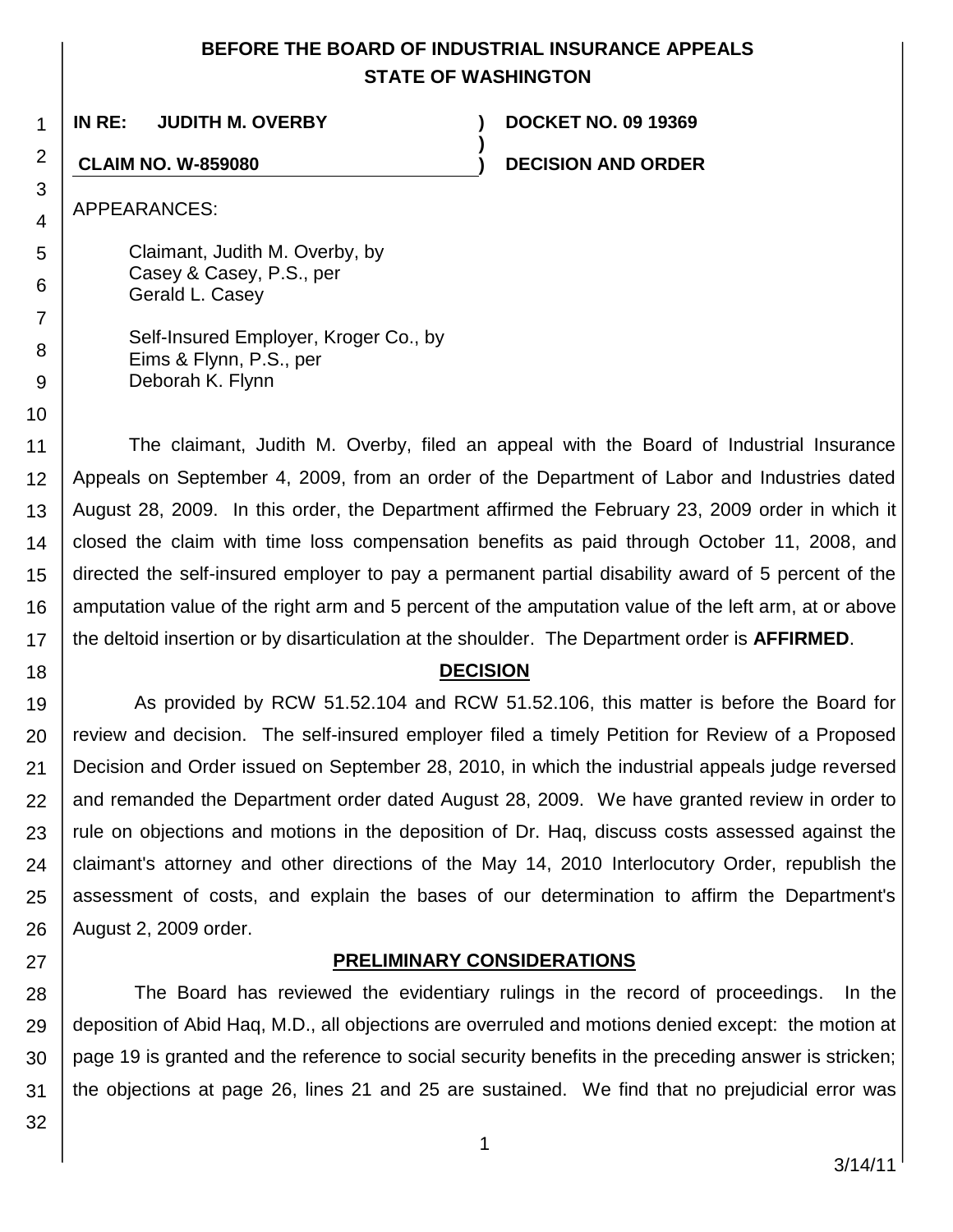1 2 committed in the other evidentiary rulings within the Proposed Decision and Order. Those rulings are affirmed.

3 4 5 6 7 8 9 10 In November 2009, the self-insured employer served interrogatories and requests for production on the claimant. No responses or objections were received within the time periods set forth in CR 33(a) and CR 34(b). The employer sought copies of vocational notes and/or reports relied upon by Ms. Overby. However, John Berg, the claimant's vocational witness, did not see her until March 2010. Afterward, the notes and/or report were not produced for a variety of different reasons, according to the claimant's counsel. On April 23, 2010, after a CR 26(i) conference was held to no avail, the employer's attorney filed a CR 37 Motion to Compel Discovery, which included a request for terms.

11 12 13 14 15 16 17 18 19 20 Just prior to the May 5, 2010 hearing on the employer's motion to compel discovery, the claimant's attorney produced the documents requested. At that time our industrial appeals judge reserved ruling on the issue of terms until the Proposed Decision and Order was issued, pending her receipt of a more specific statement of the basis for the amount of costs requested. That statement sets forth costs totaling \$1,111.50, all of which were attorneys' fees. On May 14, 2010, our industrial appeals judge issued an Interlocutory Order in which she assessed costs of \$500 payable by the claimant's attorney to the self-insured employer. In the order the industrial appeals judge also included the following direction: "Consideration of any further evidence on behalf of claimant is conditional on payment of this award." As of May 14, 2010, all of the claimant's witnesses had testified, except Mr. Berg.

21 22 23 24 25 26 27 28 29 30 31 32 The \$500 had not been paid as of June 14, 2008, the date the perpetuation deposition of Mr. Berg was taken by Ms. Overby. Later that month the claimant's attorney filed with our industrial appeals judge a motion for reconsideration of the interlocutory order assessing costs. Such a motion was not timely. WAC 263-12-045(3). The May 14, 2010 Interlocutory Order was affirmed in the section of the Proposed Decision and Order titled "Procedural and Evidentiary Matters," but the direction to the claimant's attorney to pay the \$500 in costs to the employer was not republished in the conclusions of law. Mr. Berg's deposition testimony was considered and relied on, to some extent, as a basis for the disposition reached in the Proposed Decision and Order. There is no information in the record stating whether the \$500 in costs awarded by the interlocutory order had been paid by the claimant's attorney to the employer. We infer from the Petition for Review of the self-insured employer, which asks that the testimony of Mr. Berg be stricken, that the costs have yet to be paid.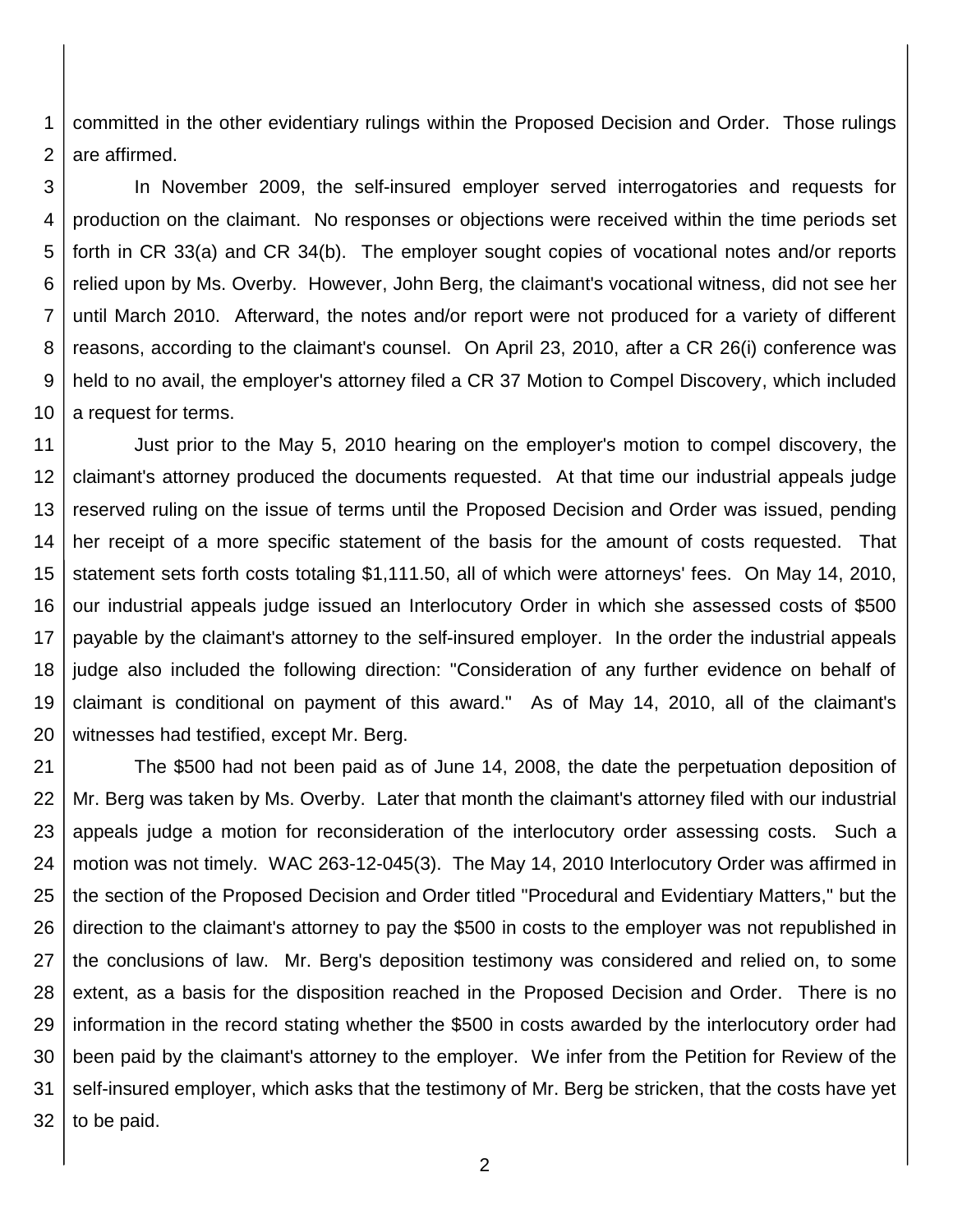1 2 3 4 5 6 7 8 9 10 CR 37(d) lists sanctions available when a party ignores interrogatories and requests for production. It is within the authority of our industrial appeals judges to award costs when those discovery rules have been violated. WAC 263-12-045(2)(c) and WAC 263-12-125. Having reviewed the facts pertaining to the discovery dispute, we affirm the \$500 cost assessment against the claimant's attorney as an appropriate exercise of our industrial appeals judge's discretion. However, we are concerned that by not including language within the findings of fact and conclusions of law directing payment of the \$500 assessed by the Interlocutory Order, the award for costs could be perceived as extinguished. We have added to this Decision and Order a finding of fact supporting the imposition of costs as stated by the industrial appeals judge in the Proposed Decision and Order, as well as a conclusion of law ordering payment pursuant to CR 37(d).

11 12 13 14 15 16 17 18 19 20 While we affirm the Interlocutory Order's assessment of \$500 in costs, we disagree with its other proposed sanction: conditioning the consideration of any further testimony on behalf of Ms. Overby to the payment of the award for costs. Such a remedy is within the power of our industrial appeal judges, as noted earlier. However, when sanctioning actions or inactions that constitute a violation of discovery rules, the sanction or sanctions chosen must be the least onerous ones necessary to remedy prejudice caused by the offending party's non-compliance with the discovery rules. In this case, we find that the only prejudice shown by the employer was that it incurred additional attorneys' fees. The employer's counsel did not plead or prove any other prejudice to her client's case; thus striking the testimony of the claimant's lone vocational witness would be excessive.

21

### Causation of Hand/Wrist Conditions

22 23 24 25 26 27 Four doctors testified in this appeal: For the claimant, Daniel Brzusek, D.O., a physiatrist who evaluated the claimant once, over four months after the closing order was issued. The self-insured employer called three medical experts, all of whom saw the claimant in 2008, just before her time loss compensation benefits were terminated. They are Peter Mohai, M.D., a rheumatologist, Abid Haq, M.D., an occupational medicine specialist who saw the claimant twice, and Patrick Bays, D.O., an orthopedist who also saw the claimant twice.

28 29 30 31 32 On September 26, 2005, Ms. Overby saw a Dr. Jolley for problems with her hands that she believed were due to repetitive heavy use at work. MRIs of both upper extremities were performed in October 2005 that revealed diffuse and pronounced tenosynovitis of both the flexor and extensor regions in her wrists and forearms. Nerve conduction studies performed in December 2005 showed severe slowing in the right median nerve and moderate slowing in the left median nerve.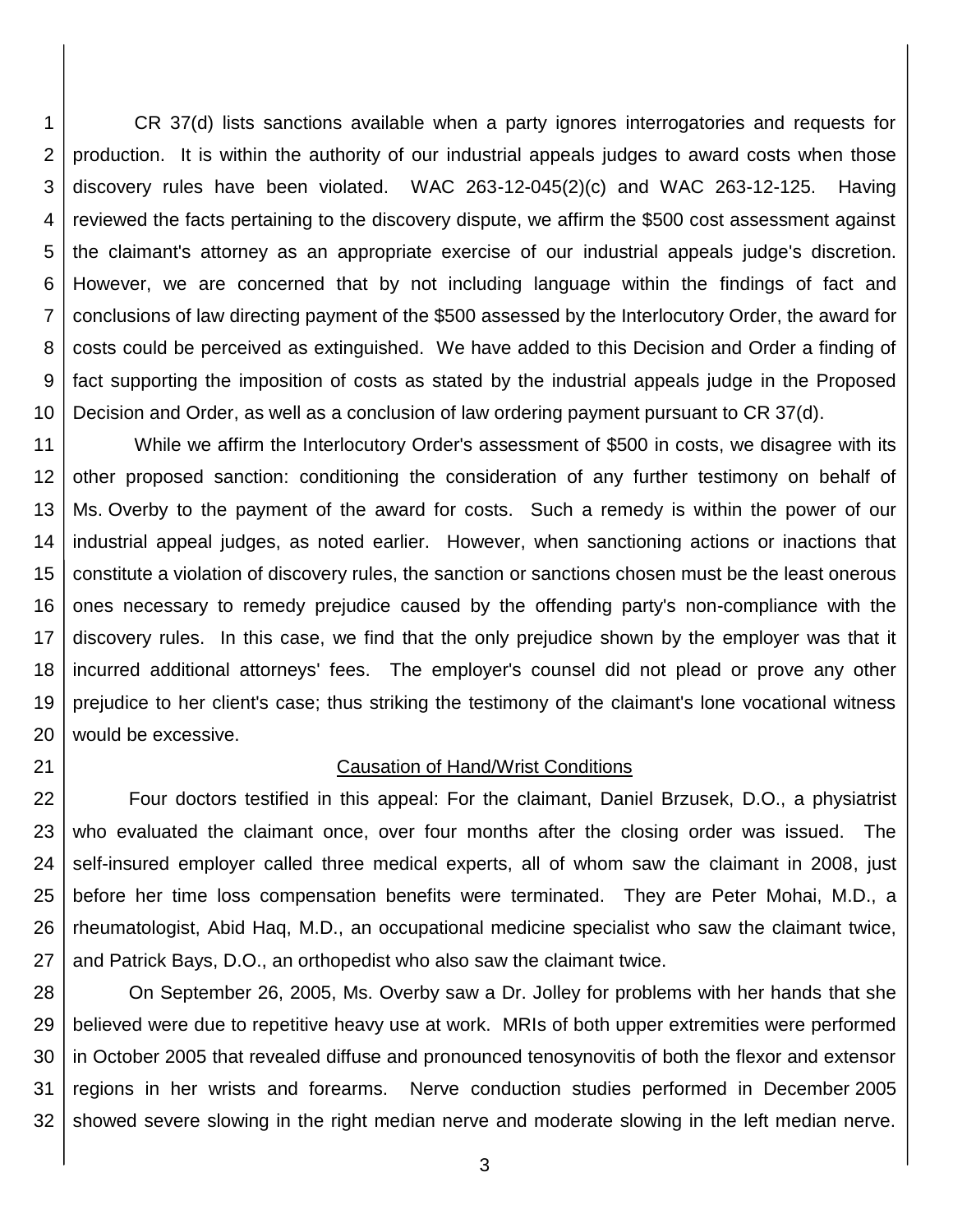1 2 3 4 5 On March 17, 2006, Dr. Singh performed a right-sided carpal tunnel release and tenosynovectomy. On May 18, 2006, Dr. Singh performed the same surgery, this time on the left. Ms. Overby testified that the surgery did not help her much, if at all. However, nerve conduction studies on March 17, 2008, reflected improvement in the CTS inasmuch as the slowing of the right median nerve was now rated as moderate and that of the left median nerve was now only mild.

6 7 8 9 10 11 12 13 14 15 16 17 18 19 20 Blood tests performed on October 11, 2005, and afterward were positive for the presence of an inflammatory process within Ms. Overby's body. Findings of biopsies of the claimant's wrist synovium following the 2006 surgeries were consistent with the earlier MRI findings of thickening of the synovium, and led to the conclusion that the claimant suffered from rheumatoid arthritis of the joints in her wrists, hands and digits. Ms. Overby insisted that she never was told that she had this condition and never received treatment for it. The medical records do not show that this condition was diagnosed or treated before September 25, 2005, but they also prove that she was subsequently told of this condition and provided treatment for it. Following the biopsies, she underwent a consultation with a rheumatologist, Dr. Kowalski, in June 2006. Eventually she was prescribed prednisone and methotrexate, two powerful drugs used to treat rheumatoid arthritis. All of the physicians who testified, including Dr. Brzusek, diagnosed either rheumatoid or inflammatory arthritis. Rheumatoid arthritis is a type of inflammatory arthritis. Dorland's Medical Dictionary, 30<sup>th</sup> Ed., p.149. Often the terms are interchangeable as can be seen in the testimony of the physicians. In any event, those conditions are within the specialty of a rheumatologist. Dr. Mohai was the only rheumatologist who testified.

21 22 23 24 25 26 27 28 29 30 31 The symptoms of carpal tunnel syndrome are caused by the compression of the median nerve in the carpal tunnel in the wrist and base of the hand. The physiological cause of that compression is the swelling of soft tissues in and around the carpal tunnel. In Ms. Overby's case, that swelling was from two sources: the enlargement of the synovium around the wrist joints caused by the inflammatory arthritis and swelling of tendons and other soft tissue by their overuse in performing work activities. Following the surgical releases, the claimant's ongoing carpal tunnel syndrome, and wrist, hand and digit arthritis continued to progress as manifested by increased pain, swelling, numbness and tingling of the hands and digits. This progression occurred even though the median nerves had been at least partially decompressed by the surgeries as proven by the 2008 nerve conduction test findings and even though she ceased working around the time of the release surgeries.

32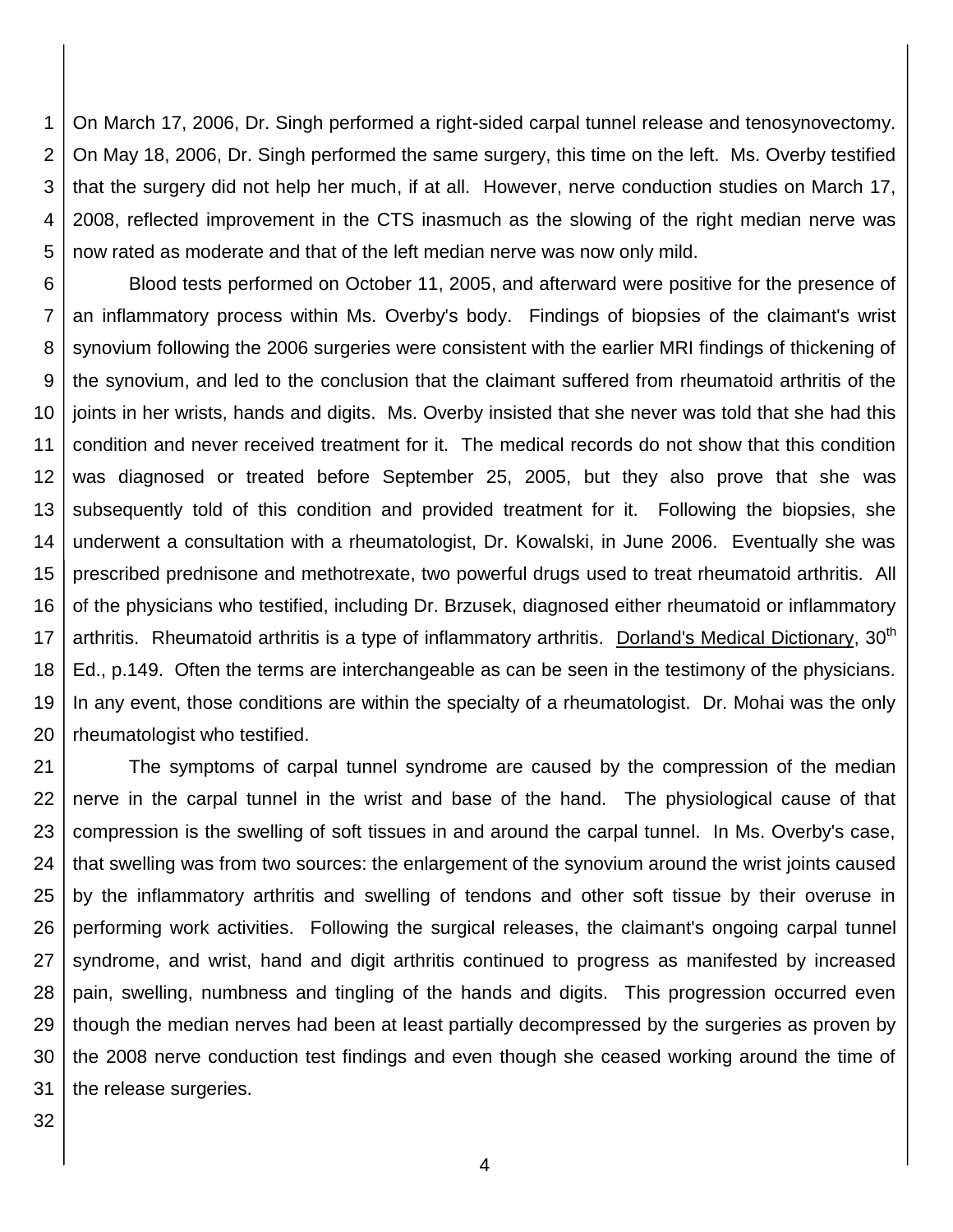1 2 3 4 5 6 7 No attending physician testified in this case (although Dr. Haq comes close because at least one of his examinations was as a consultant for treatment purposes). We give the most weight to the testimony of Dr. Mohai, who is the only rheumatologist who testified in this matter. His specialty is important because the claimant is suffering from an active inflammatory or rheumatologic condition, thus making Dr. Mohai especially qualified to render opinions regarding the causation of the rheumatoid arthritis as well as its progression and the effects, if any, that it had on non-rheumatologic conditions.

8 9 10 11 12 13 14 15 16 17 18 19 20 21 22 23 24 The great weight of the medical testimony, that of Drs. Mohai and Haq (and to a lesser extent Dr. Bays), supports a finding that the claimant's carpal tunnel syndrome was caused in part by both her work activities and the inflammatory or rheumatoid arthritis. The claimant ceased working when the release surgeries occurred in early 2006. She did not return to work thereafter, thus ending any ongoing work-related aggravation of that condition. Her rheumatoid arthritis continued to be treated and progressed nonetheless. The claimant's carpal tunnel syndrome never did resolve entirely, and its symptoms were joined by other symptoms consistent with synovitis and tenosynovitis. The best explanation of the increase of the symptoms in the claimant's wrists, hands, and digits was provided by Dr. Mohai. He concluded that the worsening and progression of the carpal tunnel syndrome and other symptoms, in spite of the cessation of job activities for several years, proved that the increase and progression was due to the ongoing inflammatory arthritis. Dr. Brzusek's testimony did not materially dispute the explanation above except for his belief that the work activities continued to be causative of the progression of the claimant's complaints and disability. His opinions on that matter are discounted because he saw the claimant only several months after the closing order was issued and also because he did not adequately explain the basis for his belief in the continued causative effect several years after the claimant's work activities had ceased.

25 26 27 28 29 30 31 32 In addition to the pain, swelling, numbness, and tingling in the claimant's wrists, hands and digits, she began to develop "clubbing" or "spooning" of the end of her fingers. This finding was first observed by Dr. Mohai in April 2008 and again by Dr. Haq in June 2008. In regard to the clubbing of the end of Ms. Overby's digits, Dr. Mohai did not believe that this finding was related to osteoarthritis or rheumatoid arthritis, but instead was a physical finding. Dr. Haq, an occupational medicine specialist, agreed. He noted that the clubbing can have many causes, including cardiac conditions and COPD. He also noted that smoking can cause that condition. Ms. Overby had a 35-year history of smoking, which only ended in 2008. Because this condition did not develop until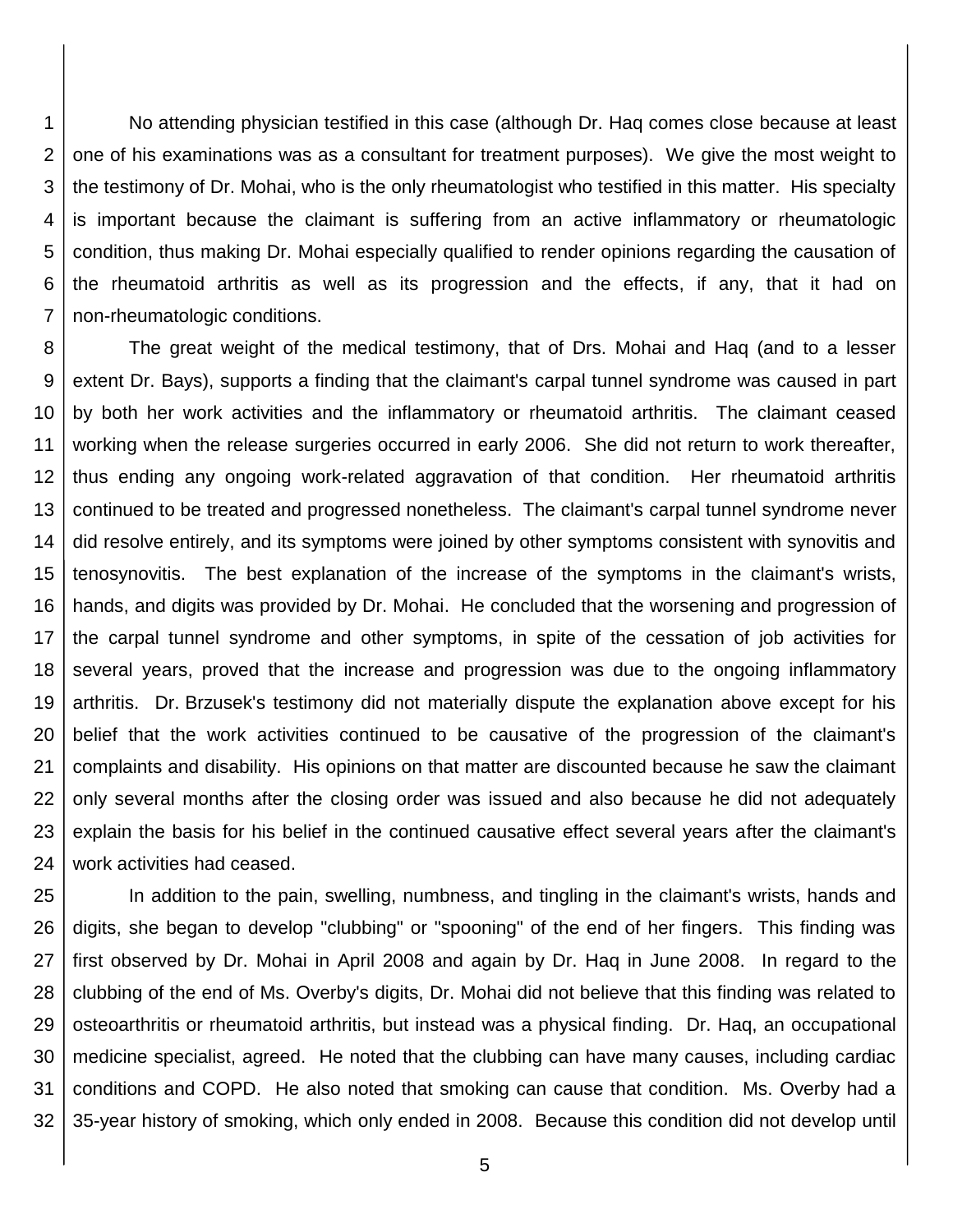1 2 the claimant had been off work for at least two years, it is unlikely that it was caused by the work activities that were the source of her occupational disease.

3

#### Treatment/Permanent Partial Disability Benefits

4 5 6 7 8 9 10 11 12 13 14 15 16 The industrial appeals judge is clearly correct regarding her conclusions that the claimant's occupational disease had reached maximum medical improvement and resulted in permanent partial disability ratings of 5 percent of each upper extremity. The only treatment recommendation from any doctor was from Dr. Brzusek. He agreed with the other physicians that no further treatment of the carpal tunnel syndrome was available, but he indicated that medications were available to treat the inflammatory arthritic conditions. He then deferred that recommendation to a rheumatologist. Dr. Mohai, the only rheumatologist who testified, agreed that treatment was available for the rheumatologic condition, but not for the conditions caused by work activities. All of the physicians who testified agreed with the 5 percent rating for each upper extremity, which was supported by the continued nerve conduction abnormalities. That objective test was specific for median nerve slowing, which would be due to the carpal tunnel syndrome, which was partially caused by the occupational disease. Dr. Brzusek at one point testified to a 10 percent rating, but he later clarified this to indicate that he had added the two extremity ratings together.

17

#### Time-loss Compensation and Permanent Total Disability Benefits

18 19 20 21 When considering the claimant's bilateral carpal tunnel syndrome without the unrelated progression of her inflammatory arthritis and symptoms emanating therefrom, the weight of the evidence supports a finding that she was able to work during the time loss compensation benefits period and as of August 28, 2009, the date of the closing order.

22 23 24 25 26 27 28 We compared Ms. Overby's physical restrictions suggested by Drs. Haq and Mohai with the job requirements listed in the job analyses in the record. It is clear that the claimant could no longer perform her job of injury, that of deli clerk/assistant manager despite the qualified endorsement of that job by Drs. Mohai and Haq. Exhibit No. 6 confirms that this job requires too much lifting and carrying as well as handling and grasping items. Exhibit No. 1 also supports our determination. In that exhibit the employer stated it would not offer such a job to the claimant because her vocational counselor said she could not return to work at the job-of-injury.

29 30 31 32 It is also clear that the claimant could not obtain or perform the job of social worker in the field of domestic violence. The problem with the social worker job is not the claimant's physical restrictions, but whether she is, in fact, qualified for such a high-stress job that requires specialized expertise. A bachelor's degree in special education followed by an out-of-date work history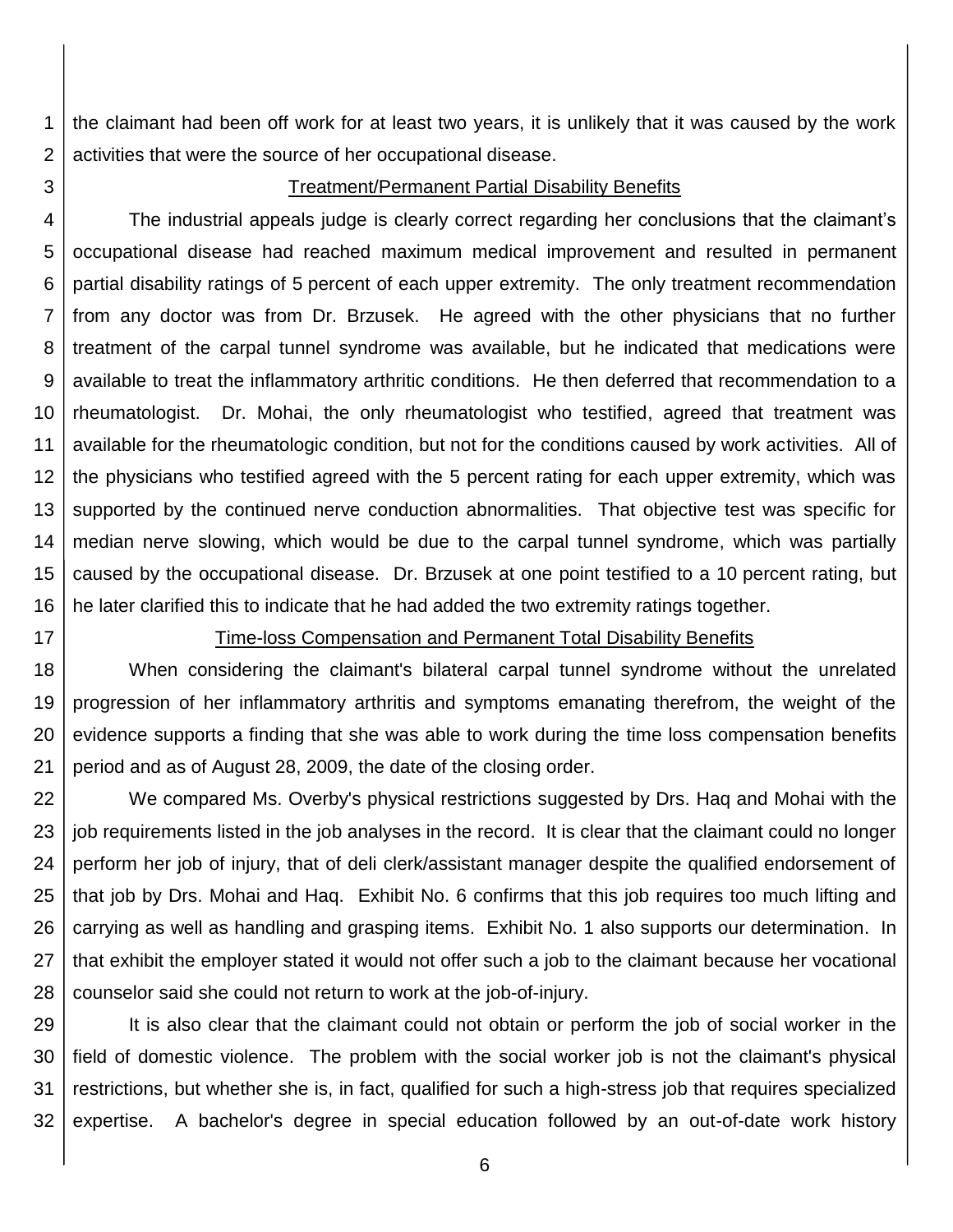1 2 performing administrative tasks in programs for low income and disabled adults, minorities and seniors, as described in Exhibit No. 9, cannot logically be said to suffice.

3 4 5 6 We conclude that the parking lot cashier job, as described by Exhibit No. 5, is within Ms. Overby's physical capacities. That job analysis was approved without modifications by both Drs. Mohai and Haq. In addition to that job, both doctors concluded that the claimant could perform sedentary level job activities in general.

7 8 9 10 11 12 13 14 15 16 17 18 19 The only expert testimony that supported total disability during these periods was from Dr. Brzusek, and John Berg, who did not see the claimant until several months after the closing order was issued. Dr. Brzusek's opinion on this matter is not helpful because when giving it he did not factor out the ongoing and increasing wrist, hand and digit symptoms caused by the post-occupational disease progression of the unrelated rheumatoid arthritis. Because the evidence is clear that the claimant's bilateral upper extremity symptoms and disabilities increased after she left the employment that had caused this occupational disease, and these increases were related to a condition that was not caused nor aggravated by the conditions of employment, the increases may not be considered when determining whether the additional restrictions or inability to work was caused by the occupational disease. Mr. Berg's testimony is entitled to very little weight because he believed that both Dr. Mohai and Dr. Haq had concluded that the claimant could not work when in fact, those doctors' opinions were exactly the opposite. Thus, Mr. Berg had a complete misunderstanding about the preponderance of the medical opinion on this issue.

## **FINDINGS OF FACT**

1. On November 15, 2005, the claimant, Judith M. Overby, filed an Application for Benefits with the Department of Labor and Industries in which she alleged that she sustained an injury or disease while in the course of her employment with QFC (hereinafter "Kroger Co.") on or about September 26, 2005. The claim was allowed and benefits were paid. On February 23, 2009, the Department issued an order in which it closed the claim with time loss compensation benefits paid through October 11, 2008, and directed the self-insured employer to pay a permanent partial disability of 5 percent of the amputation value of the right and left arms, at or above the deltoid insertion or by disarticulation at the shoulder. On April 15, 2009, the claimant filed a Protest and Request for Reconsideration. On August 28, 2009, the Department issued an order in which it affirmed its order dated February 23, 2009. On September 4, 2009, the claimant filed a Notice of Appeal with the Board of Industrial Insurance Appeals. On October 16, 2009, the Board issued an order granting the appeal under Docket No. 09 19369, and agreed to hear the appeal.

20

21

22

23

24

25

26

27

28

29

30

31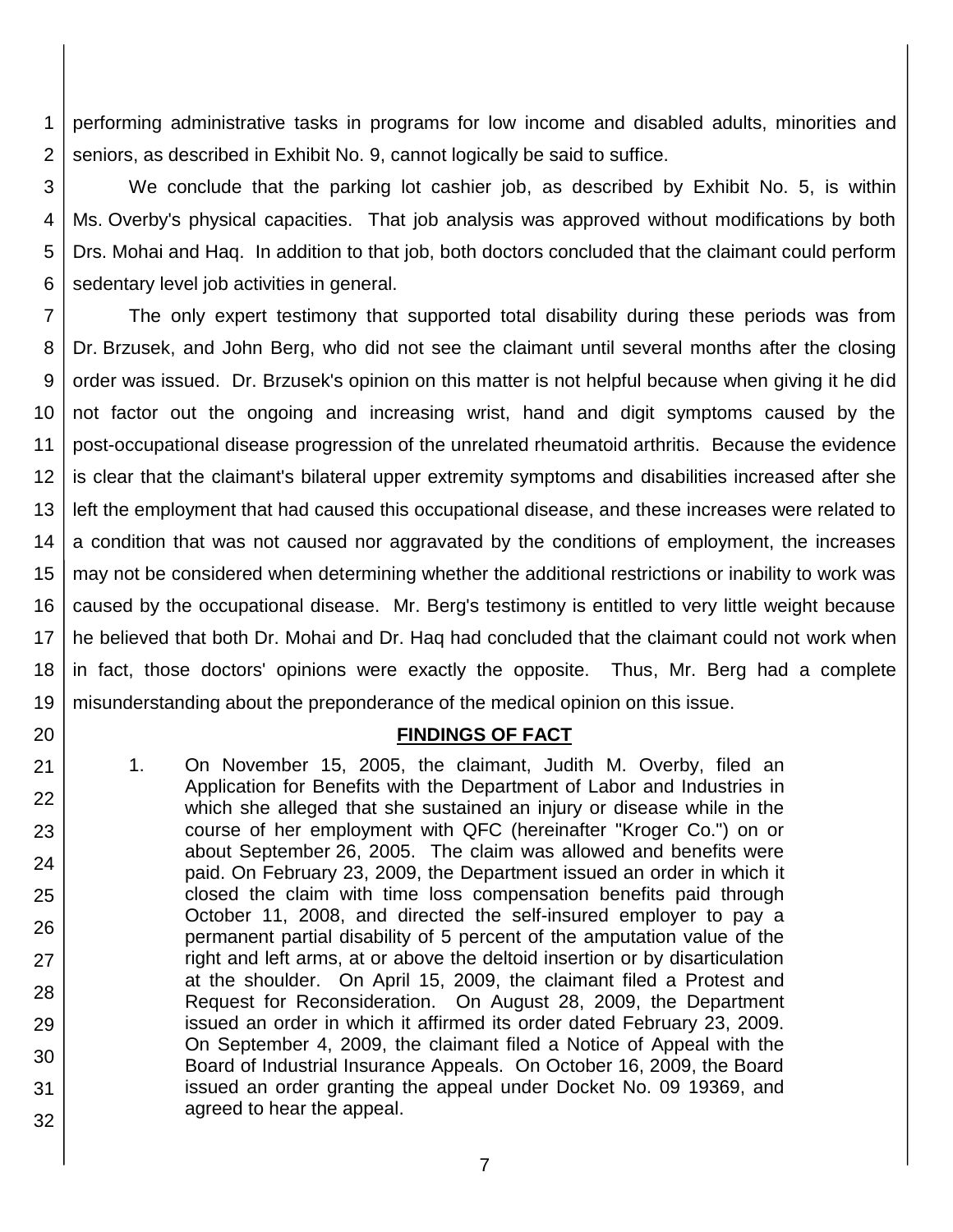2. Before September 26, 2005, the claimant had progressive inflammatory arthritis of her wrists, hands, and digits that had not affected her ability to work or otherwise resulted in disability and had not required medical treatment. This condition caused thickening of the tenosynovium and other soft tissues in the wrists, hands, and digits. This condition was not proximately caused or aggravated by the claimant's work activities or other conditions of her employment with Kroger, Co.

1

2

3

4

5

6

7

8

9

10

11

12

13

14

15

16

17 18

19

20

21 22

23

24

25

26

27

28

29

30

31

- 3. The repetitive work of loading and unloading up to 60 pounds and pushing up to 400-pound carts as part of her job duties at Kroger, Co. caused inflammation and swelling to soft tissues in the claimant's wrists, hands, and digits. By September 26, 2005, this inflammation and swelling, when combined with the changes in the synovium and other soft tissues related to the claimant's progressive inflammatory arthritis, proximately caused bilateral carpal tunnel syndrome as well as diffuse synovitis and tenosynovitis in her wrists, hands, and digits. These conditions were treated surgically with a right carpal tunnel release and tenosynovectomy on March 17, 2006, and a left carpal tunnel release and tenosynovectomy on May 18, 2006. The surgeries were only partially successful. The claimant's symptoms continued, but electrodiagnostic testing showed improved nerve conduction in both arms.
- 4. After 2006, the claimant's wrist, hand, and digit symptoms worsened and included greater weakness, pain, swelling, numbness, and tingling bilaterally. The increase in these symptoms and the restrictions in physical activities therefrom were caused by the progression of the claimant's inflammatory arthritis, unrelated to her occupational activities and conditions.
- 5. In April 2008, physicians first observed "clubbing" or "spooning" of the ends of the claimant's fingers. This condition was not caused by or otherwise related to either the claimant's occupational disease or her inflammatory arthritis.
- 6. As of August 28, 2009, claimant's occupational carpal tunnel syndrome, diffuse synovitis, and tenosynovitis in her bilateral upper extremities had reached maximum medical improvement, with no curative medical treatment available. The non-occupational portion of these conditions required further medical treatment.
- 7. As of August 28, 2009, claimant's upper extremity impairments, proximately caused by her Kroger Co., work activities, was best described as 5 percent of the amputation value of both the right and left arms at or above the deltoid insertion or by disarticulation at the shoulder.
- 8. As of August 28, 2009, claimant was a 57-year-old right-handed woman who had attended college to obtain a bachelor's degree in special education in 1978, but had never taught, obtained a teaching degree or a license to teach. Instead, she worked in social services for disabled
	- 8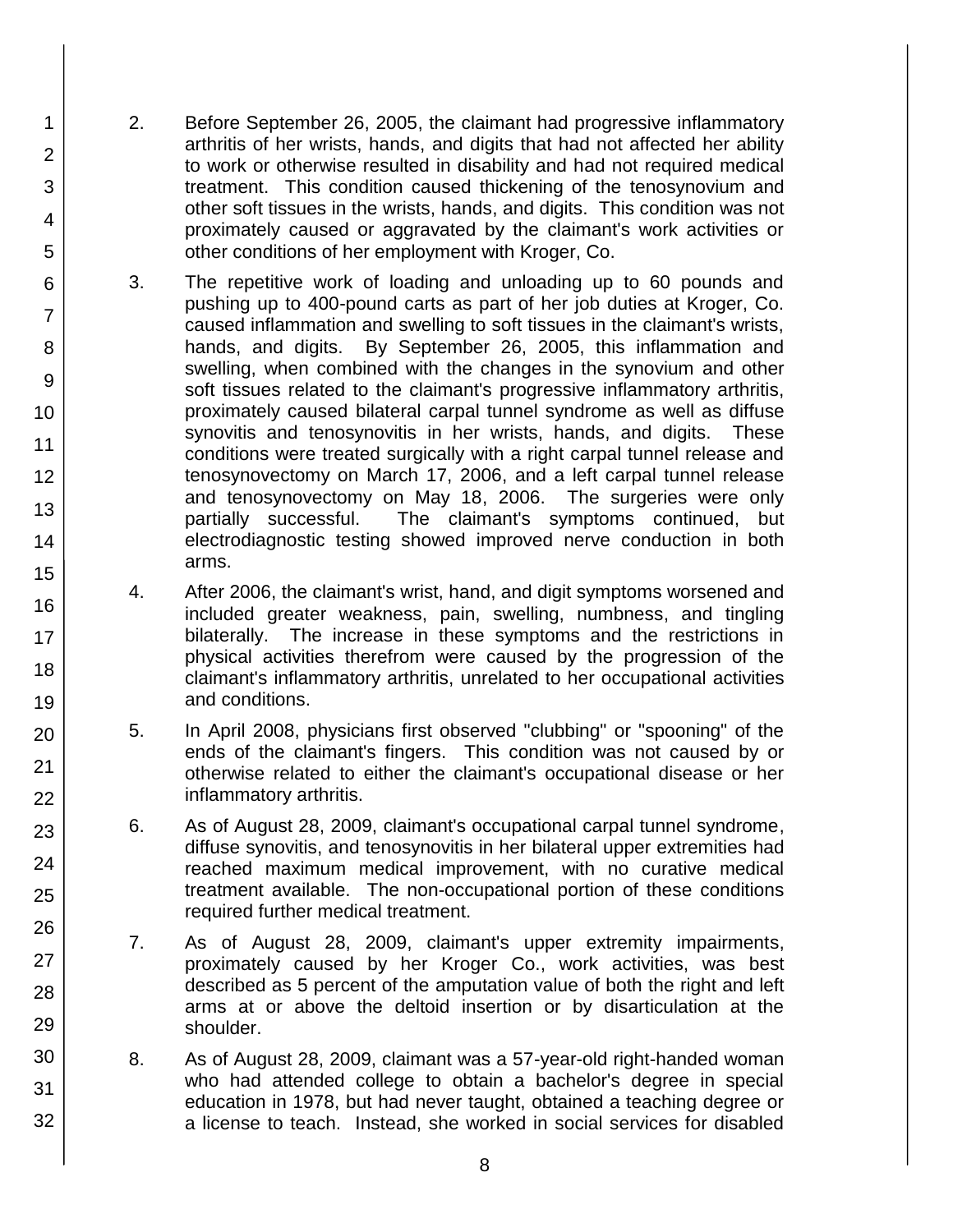people that included training them by demonstrating physically demanding work such as janitorial and bulk mailing. She later worked in retail and cashiering, ending with her Kroger Co., employment as a deli worker and manager.

9. From October 12, 2008 through August 27, 2009, and as of August 28, 2009, when considering the upper extremity residuals of her occupational disease, the claimant was limited to sedentary activities, with lifting and carrying limited to no more than 10 pounds on an occasional basis, pushing and pulling limited to no more than 10 pounds on an occasional basis, and frequent grasping and fine manipulation. Additional activity limitations were unrelated to her occupational disease, but instead were due to the progression of her pre-existing non-occupational inflammatory arthritis.

1

2

3

4

5

6

7

8

9

10

11 12

13

14

15

16

17

18

19

20

21 22

23

24

25

26

27

28

29

30

31

32

- 10. Between October 12, 2008 and August 27, 2009, inclusive, and considering the disabilities and physical limitations proximately caused by the injurious exposure at Kroger Co., but not the post-exposure progression of her inflammatory arthritis, the claimant was able to perform reasonably continuous work at a gainful occupation, in light of her age, education, and work experience.
- 11. As of August 28, 2009, when considering the disabilities and physical limitations proximately caused by the injurious exposure at Kroger Co., but not the post-exposure progression of her inflammatory arthritis, the claimant was able to perform reasonably continuous work at a gainful occupation, in light of her age, education, and work experience.
- 12. The claimant did not timely respond to interrogatories and requests for production of Kroger Co. In order to obtain this discovery, the employer's attorney scheduled a CR 26(i) conference which was held to no avail. The discovery was provided to the employer's attorney only after a CR 37 motion to compel discovery was scheduled. The employer incurred attorney's fees totaling \$1,111.50 in order to obtain discovery. Under the circumstance of this case, the assessment of \$500 in costs to be paid by the claimant's attorney to the employer is reasonable.

## **CONCLUSIONS OF LAW**

- 1. The Board of Industrial Insurance Appeals has jurisdiction over the parties to and the subject matter of this appeal.
- 2. Between October 12, 2008 and August 27, 2009, inclusive, the claimant was not a temporarily totally disabled worker within the meaning of the Industrial Insurance Act and RCW 51.32.090.
- 3. As of August 28, 2009, claimant was a not a permanently totally disabled worker within the meaning of the Industrial Insurance Act and RCW 51.08.160.
- 4. Pursuant to CR 37(d), the claimant's attorney shall pay the employer \$500 as costs incurred by the employer due to the untimely responses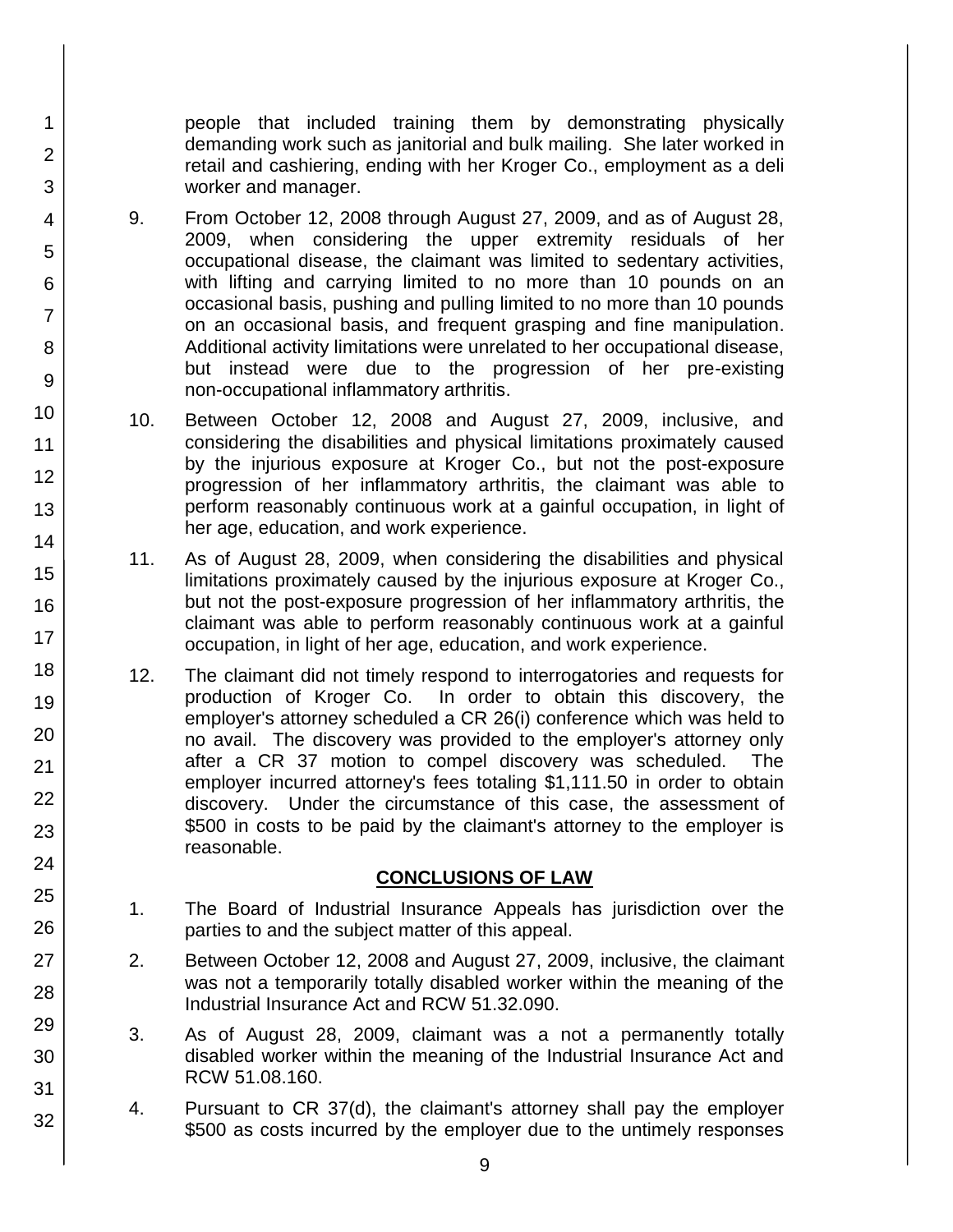this order becomes final. 5. The order of the Department of Labor and Industries dated August 28, 2009, is correct and is affirmed. DATED: March 14, 2011. BOARD OF INDUSTRIAL INSURANCE APPEALS /s/\_\_\_\_\_\_\_\_\_\_\_\_\_\_\_\_\_\_\_\_\_\_\_\_\_\_\_\_\_\_\_\_\_\_\_\_\_ DAVID E. THREEDY Chairperson /s/ LARRY DITTMAN Member

to discovery requests. This amount shall be paid within 60 days after

## **DISSENT**

While I agree with the majority that the monetary sanctions assessed in the Proposed Decision and Order should be affirmed and republished within our Decision and Order, I disagree with its substantive determinations that Ms. Overby has not been a totally disabled worker since October 12, 2008. I conclude that she has been totally disabled throughout the period in question and entitled to time-loss compensation benefits from that date through August 27, 2009, and thereafter the benefits accorded to a permanently and totally disabled worker. I would adopt the reasoning and determinations contained in the Proposed Decision and Order regarding the substantive issues.

It should be noted from the outset that Ms. Overby had been classified as a totally and temporarily disabled worker since the onset of her occupational disease in September 2005 through October 11, 2008, without any gaps in that status during those three years. There is no medical evidence whatsoever that her multiple upper extremity conditions, caused at least in part by the conditions and activities of her employment, have improved in the slightest. Instead, the majority indicates that her upper extremity conditions worsened, but that such worsening was not related to any condition of her employment. Even if the latter conclusion is true, it ignores the facts stated earlier, that conditions related to her employment, which did not improve, were a proximate cause